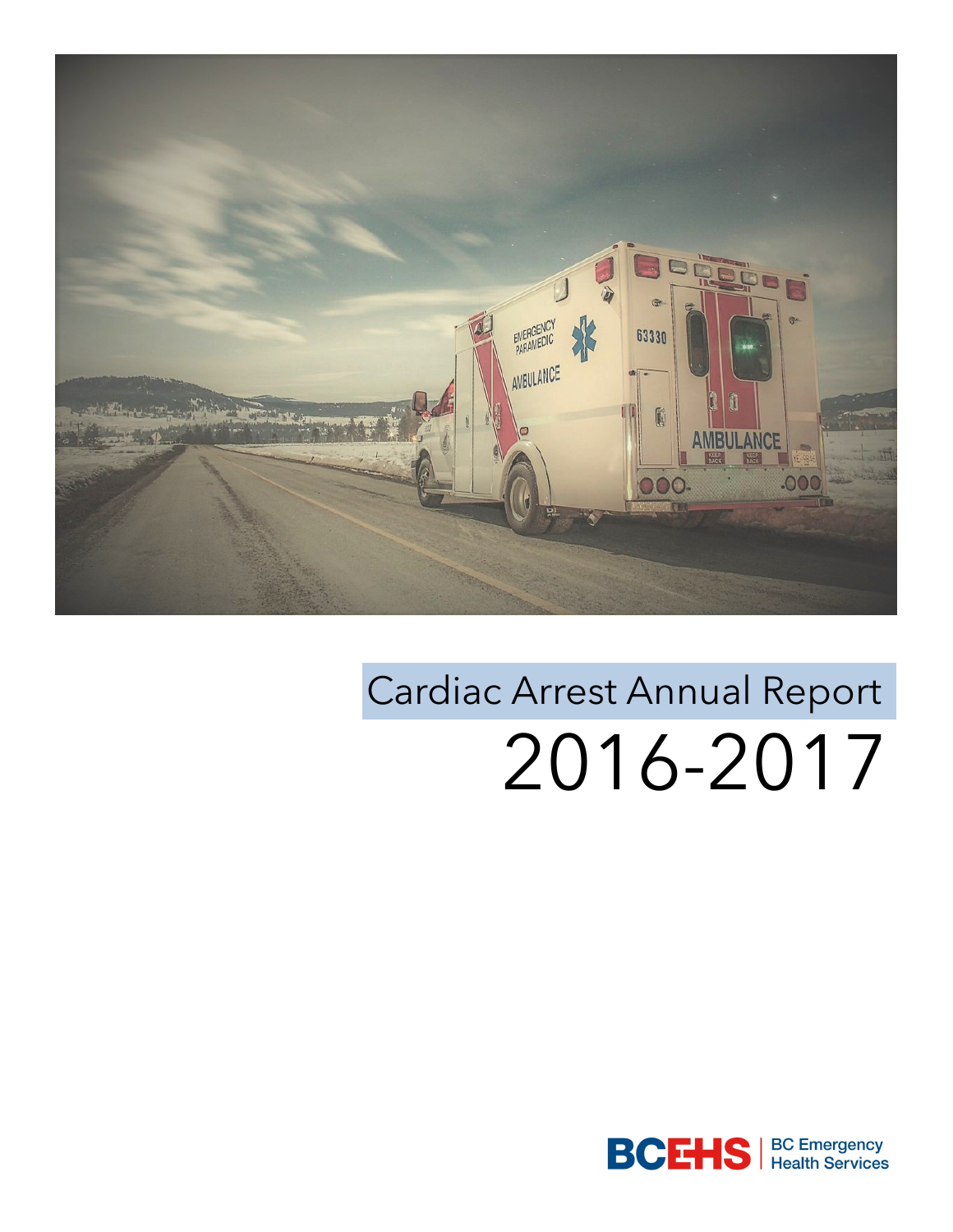### Report Definitions

Treated Cardiac Arrest (CA): Non-cancelled, non-traumatic treated cardiac arrest where the paramedics attempted resuscitation on the patient.

Bystander CPR: Bystander CPR indicators exclude events where the cardiac arrest occurred after EMS arrival.

Bystander CPR is often recorded in the free text section where data cannot be extracted. Adjustment to results of future reports is to be expected once electronic patient care report is fully implemented.

Utstein: Internationally recognized criteria for outcomes. The patients in this group: witnessed CA by a bystander, shockable rhythm, and have a presumed cardiac etiology.

Return of Spontaneous Circulation (ROSC) to Emergency Department (ED): 'ROSC sustained to ED' selected on PCR.

Survival: A patient is deemed 'survived' unless he or she meets one of following criteria:

- Scene disposition: 'Patient Dead at Scene' or 'Other Agency Dealing'
- ED disposition: 'Death after arrival' or 'Death on arrival'
- Hospital discharge disposition: 'Died' within 30 days of admission

#### Exclusion Criterion

- Patients transported to ED but the ED disposition is missing.
- Patient's ED disposition is either 'Admitted into…' or 'transferred to….', but the hospital discharge disposition is missing.

Region: Operations area. It is set by BCEHS and is different from the current Health Authority boundaries

#### Disclaimer

The information provided in this report is designed to provide helpful information on the subjects discussed. This report is not meant to be used for academic research as the data presented in the report is different from those produced by Canadian Resuscitation Outcomes Consortium (CanROC) due to data collection coverage. As CanROC works towards housing provincial cardiac arrest cases in collaboration with BCEHS, the two organizations are working towards an alignment and process to promote cardiac arrest data integrity.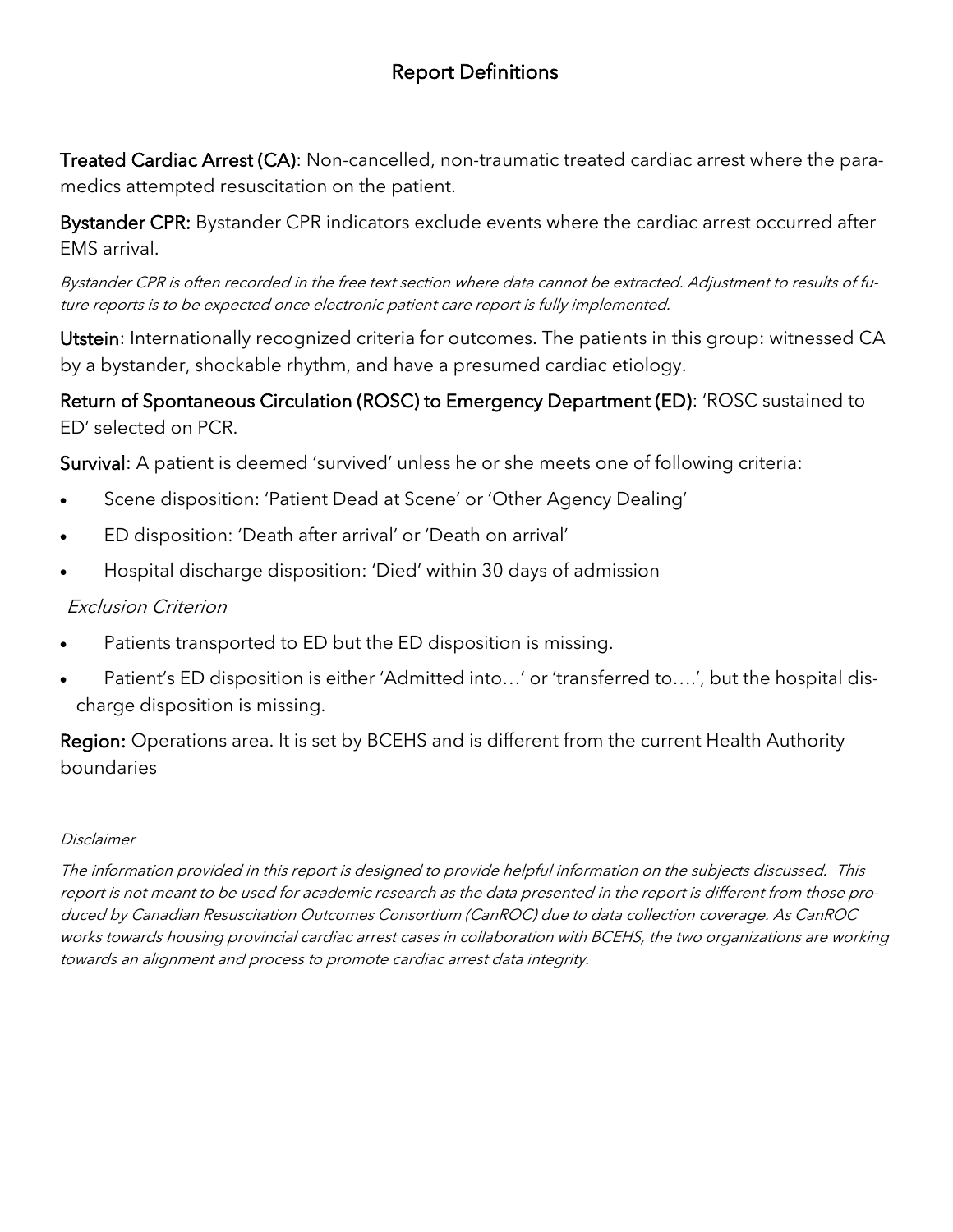# Contents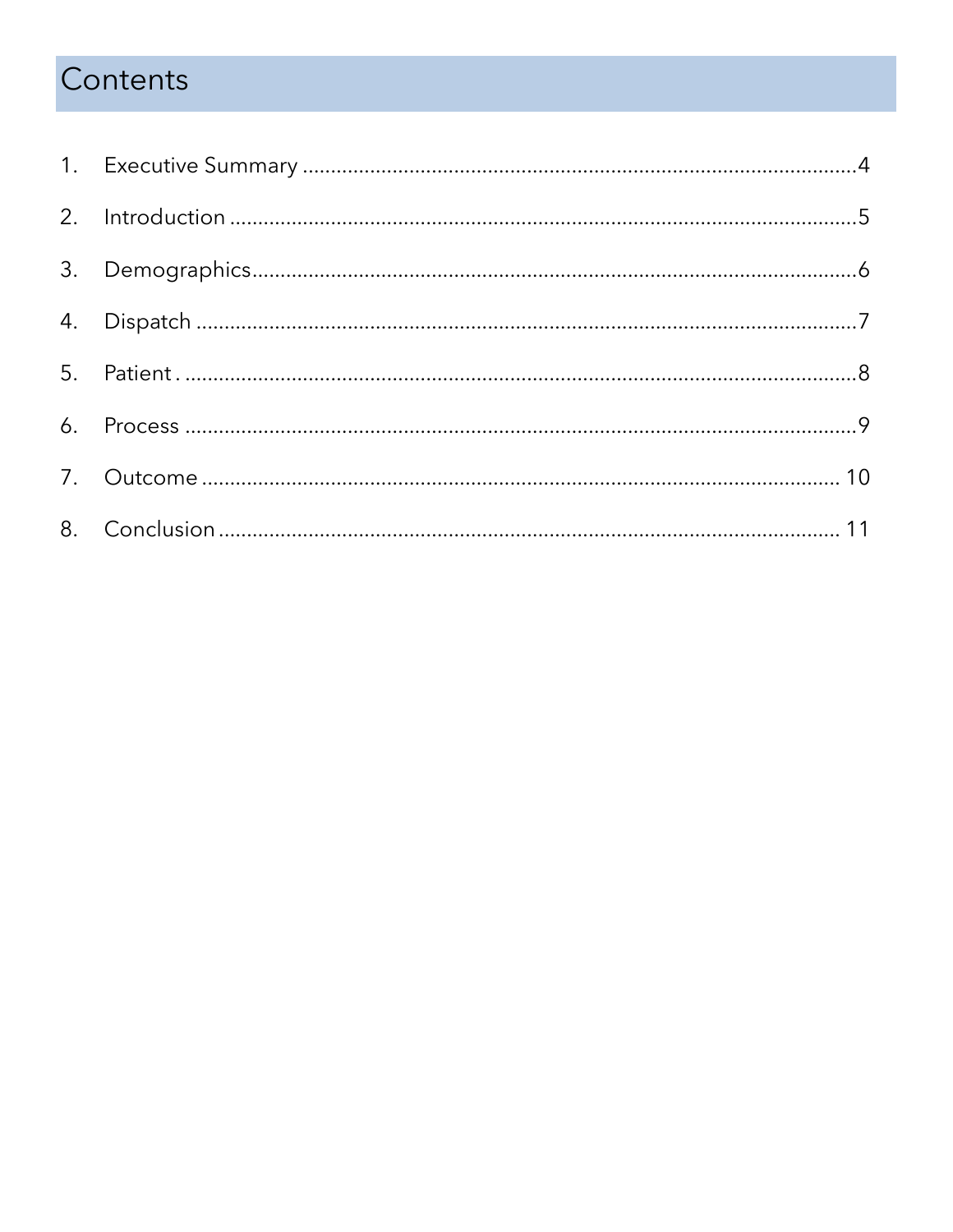## 1. Executive Summary

The purpose of the annual report is to illustrate the rationale behind measuring out-of-hospital cardiac arrest indicators and evaluating BCEHS clinical performance. This is the first BCEHS annual report on clinical performance to identify gaps and opportunities for improvement in cardiac arrest patient care and to show the areas BCEHS excels at. The annual report also allows BCEHS to embark on benchmarking with other EMS systems nationally and internationally. BCEHS paramedics attend to over 500,000 emergency 911 events in a year and approximately one percent of the events are cardiac arrests.

With only one in nine British Columbians surviving (all-comers) with favourable neurological outcome, death from OHCA has a tremendous impact on all of our lives. The identification of critical areas of improvement for BCEHS could help improve the odds of surviving OHCA in British Columbia. OHCA is the most critical, and time-dependent condition to which our service responds. With this cardiac arrest report we are able to benchmark ourselves internationally against all EMS systems responding to OHCA, who follow similar cardiac arrest guidelines (North America, Europe and Australia), as it tests all aspects of cardiac arrest care from the community involvement through to the effect of Advanced Life Support.

Early bystander CPR, which is one of the contributing factors to patient survival, is an area where BCEHS can influence. A quality improvement mechanism is in place to increase telephoneinstructed CPR for bystanders. While EMS response time and scene time are key metrics in the chain of survival, currently the report only captures paramedics response times. BCEHS will be working with BC Fire Departments to capture a true EMS response time for cardiac arrest events in order to accurately depict access to EMS from a patient's perspective. Overall in fiscal year 2016/17, BCEHS treated approximately 3,000 cardiac arrest patients and 16.3% of them survived. The survival rate in BC is considered the highest amongst all provinces in Canada.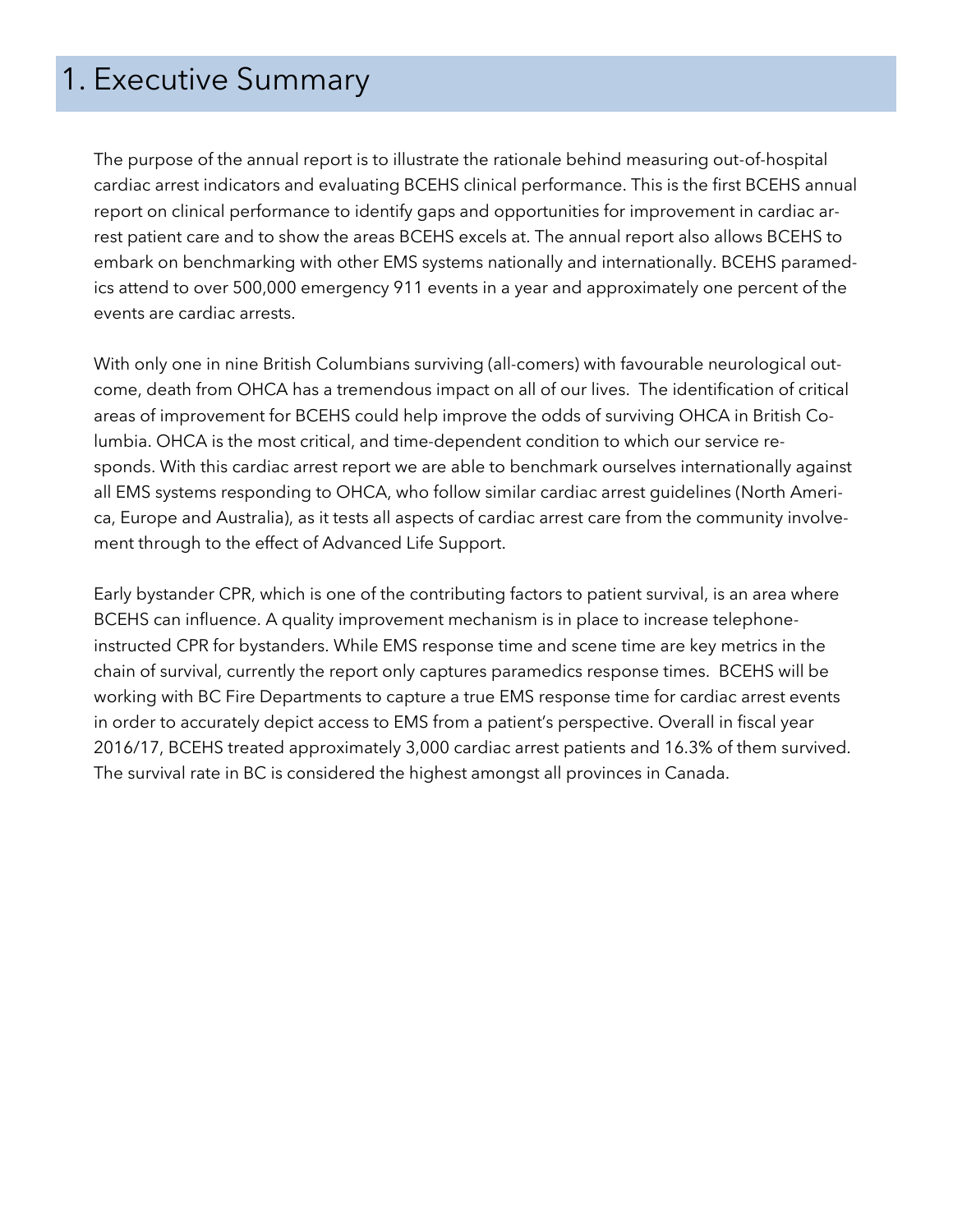# 2. Introduction

Cardiac arrest is the abrupt loss of heart function in a person who may or may not have been diagnosed with heart disease. It can come on suddenly or in the wake of other symptoms.

Cardiac arrest is often fatal, if appropriate steps aren't taken immediately. Each year in British Columbia more than 6,000 cardiac arrests occur outside of a hospital setting and require BC Emergency Health Services (BCEHS) response. Of these calls in 2016/2017, 3,022 received treatment by BCEHS Paramedics.

In Canada, survival to hospital discharge for out-of-hospital cardiac arrest (OHCA) is between 3.9% and 7.1% $^{\rm 1}$ . In BC, survival to hospital discharge for out-of-hospital cardiac arrest (OHCA) ranges between 8.6% and 16.0% $^2$ . Benchmarking survival from OHCA is a key component to identifying areas for improvement and clinical leadership.

1 Wong GC, Diepen S, Ainsworth C. Canadian Cardiovascular Society/Canadian Cardiovascular Critical Care Society/Canadian Association of International Cardiology Position Statement on the Optimal Care of the Postarrest Patient. Canadian Journal of Cardiology. 2017;33:1-16.

2 Grunau B, Kawano T, Dick W. Trends in Care Processes and Survival Following Prehospital Resuscitation Improvement Initiatives for Out-of-Hospital Cardiac Arrest in British Columbia, 2006–2016. 2018;125:118-125

## PATIENT STORY

On Sept 16, 2018 - 44 year old Ben was relaxing on the couch, watching TV, when he suddenly felt strange. Ben called out to his girlfriend Darlene and tried to walk from the couch to the dining room table, he couldn't continue – he was dizzy, sweaty, and weak, and had a strange feeling in his chest. Darlene helped him to the ground just as he lost consciousness. Darlene felt panicked as she tried to find her phone and call 911. Abandoning the search for her phone, she decided to run into the shared hallway of her apartment building and start banging on doors in search of help – and a phone. Finally, on the fourth door, Darrel answered. He and Darlene ran back to Ben – who had turned a "dusky" colour and was not breathing. They quickly dialed 911 and received immediate dispatch assisted CPR directions. Once the paramedics arrived, Ben's airway was managed with an i-gel (breathing tube), he continued to receive high quality CPR and was shocked



three times. Ben achieved return of spontaneous circulation (ROSC) with no medications and required sedation post arrest to manage arm movements and agitation. Ben returned home a week later with an implantable cardiac defibrillator (ICD) and Darrel received a vital link award, which is given to bystanders who help paramedics and dispatchers save a cardiac arrest patient's life. This story demonstrates the perfect chain of survival: early recognition/911 activation, dispatch assisted telephone CPR, immediate high quality CPR, rapid defibrillation, EMS, advanced life support and post-arrest care.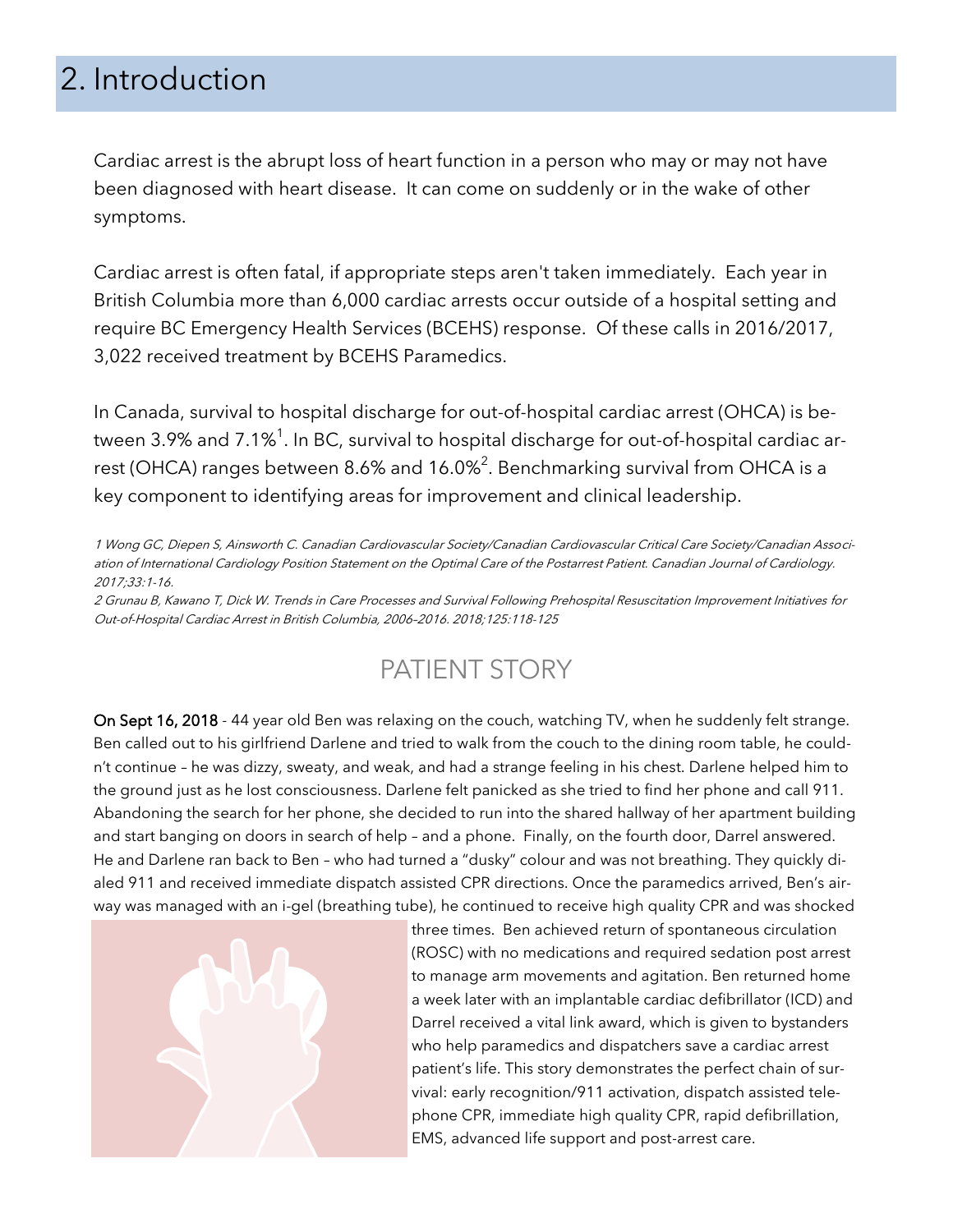# 3. Demographics: All Cardiac Arrest



- In 2016/2017, there were 6,166 CA events and of those, 3,022 were treated by paramedics.
- About 2/3 (66%) of all CA patients were men.
- Median ages of all CA patients were 64 (male) and 70 (female)
- 82% of all CA events occurred in metro/urban areas.
- Fraser region had highest number of CA events, followed by Vancouver Coastal.
- January had the highest number of CA events

| RAPHICS<br><b>DEMC</b><br><b>JRAFF</b> | $\cdot$ $\sim$ $\sim$ $\cdot$<br>NSPA<br>.<br>∼ | ATIENT<br>PΛ | $\sim$ $\sim$ $\sim$<br>PR <sub>C</sub><br>$\lambda$ | JTCOME<br>н |
|----------------------------------------|-------------------------------------------------|--------------|------------------------------------------------------|-------------|
|----------------------------------------|-------------------------------------------------|--------------|------------------------------------------------------|-------------|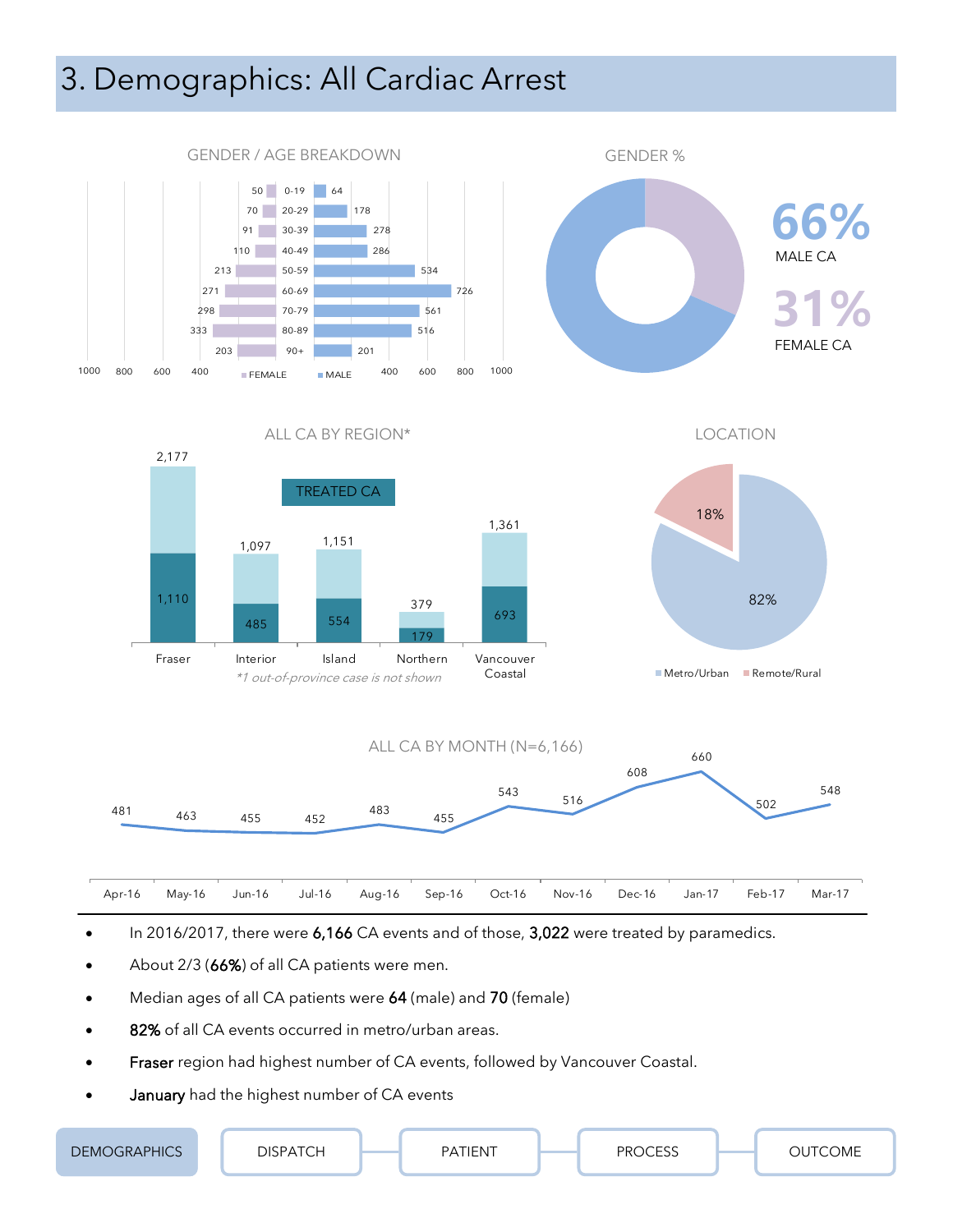# 4. Dispatch

Dispatch plays a critical role in supporting early bystander CPR, which is one of the contributing factors to patient survival. CPR maintains the flow of oxygenated blood to the vital organs of the body – e.g. brain and heart without which these organs quickly become damaged due to a lack of oxygen. As soon as a BCEHS emergency medical call-taker (EMCT) suspects a patient is in cardiac arrest, they give immediate instruction to the caller on how to perform bystander CPR.

Call-takers are also the key to giving direction for access to the location of automated external defibrillators (AED) as early access to AED is one of the key contributing factors to patient survival.

Telephone-CPR (T-CPR) is the delivery of compressions and/or ventilation instructions to callers of suspected OHCA cases. T-CPR has been recognized as an integral component of an emergency medical system response to OHCA and holds enormous potential to increase bystander response and thus survival from cardiac arrest. Guidelines call for all call-takers to be appropriately trained to provide T-CPR instructions and have an ongoing quality improvement mechanism to ensure that all unresponsive adults who are not breathing normally receive appropriate T-CPR instructions as early as possible.



Majority of CA calls were received during the day between 8am to 5pm.

| <b>DEMOGRAPHICS</b> |  | $\sim$ $\sim$<br>◡ |        |  | PROCESS<br>◡└◡<br>. |  | OME |
|---------------------|--|--------------------|--------|--|---------------------|--|-----|
|                     |  |                    | .⊢IN - |  |                     |  |     |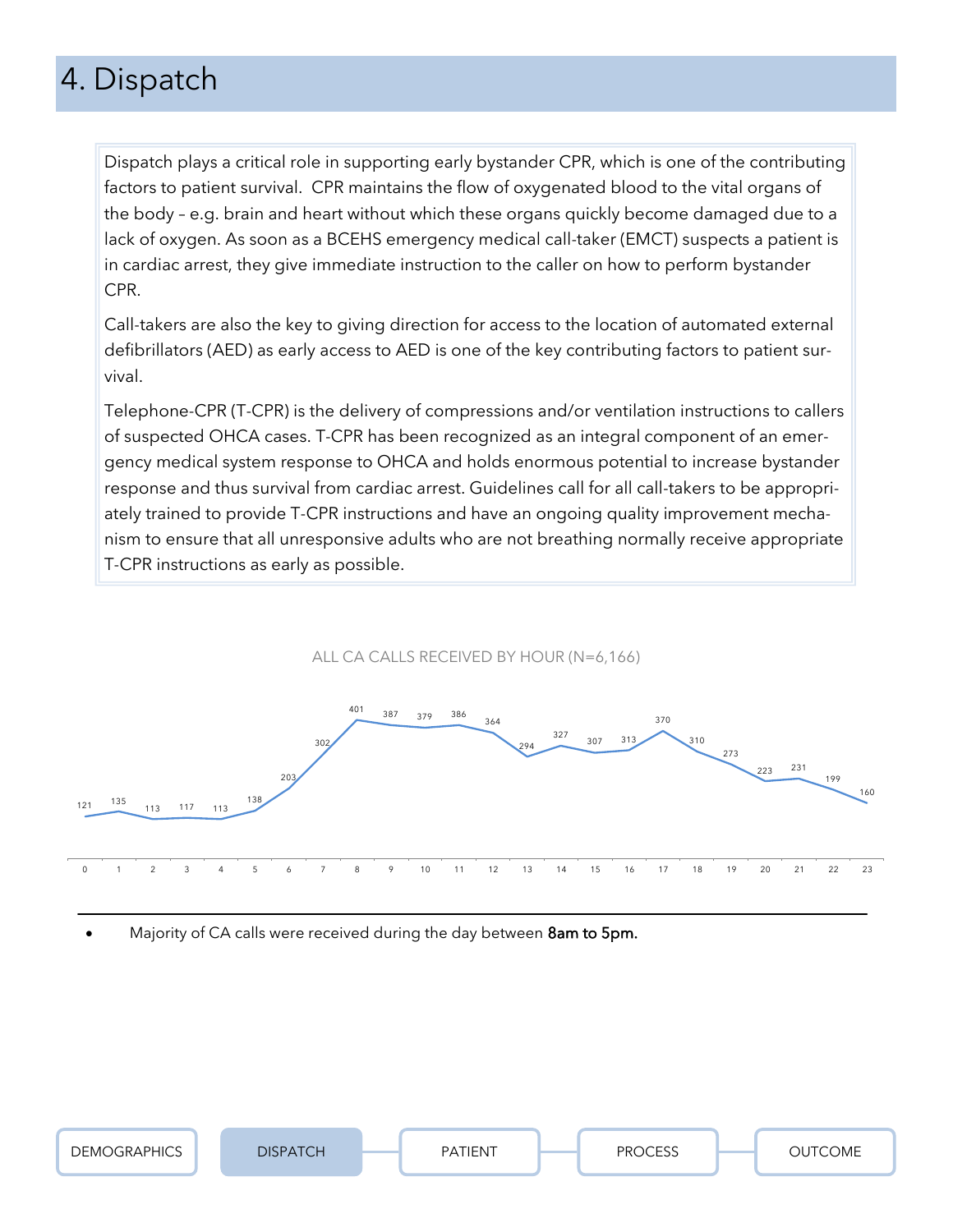# 5. Patient

Patients who present in a shockable rhythm (Ventricular fibrillation (VF)/Ventricular tachycardia (VT)) have a better chance of survival than those presenting in a non-shockable rhythm (Pulseless electrical activity (PEA) & Asystole).

Bystanders have a crucial role in the chain of survival. Survival from cardiac arrest is more likely when the arrest is witnessed, high quality bystander CPR is initiated immediately, and the first rhythm is shockable.

The cause of cardiac arrest affects the outcome and is an important factor in determining the recognition of reversible causes. OHCA are presumed to be of cardiac cause unless it is known or likely to have been caused by trauma, drowning, drug overdose, asphyxia, electrocution or some other non-cardiac cause.



- In 2016/2017, 40% of treated CA were witnessed.
- Bystander CPR rate is approximately 41% across the province.
- 15% of treated CA events had an initial shockable rhythm. Northern and Vancouver Coastal had the lowest shockable rhythm percentage at 12%

| <b>DEMOGRAPHICS</b> | DISPATCH | <b>FIENT</b><br>D V. | $\sim$ $\sim$ $\sim$<br>∩סם | <b>OME</b> |
|---------------------|----------|----------------------|-----------------------------|------------|
|                     | ◡        |                      | ັ                           |            |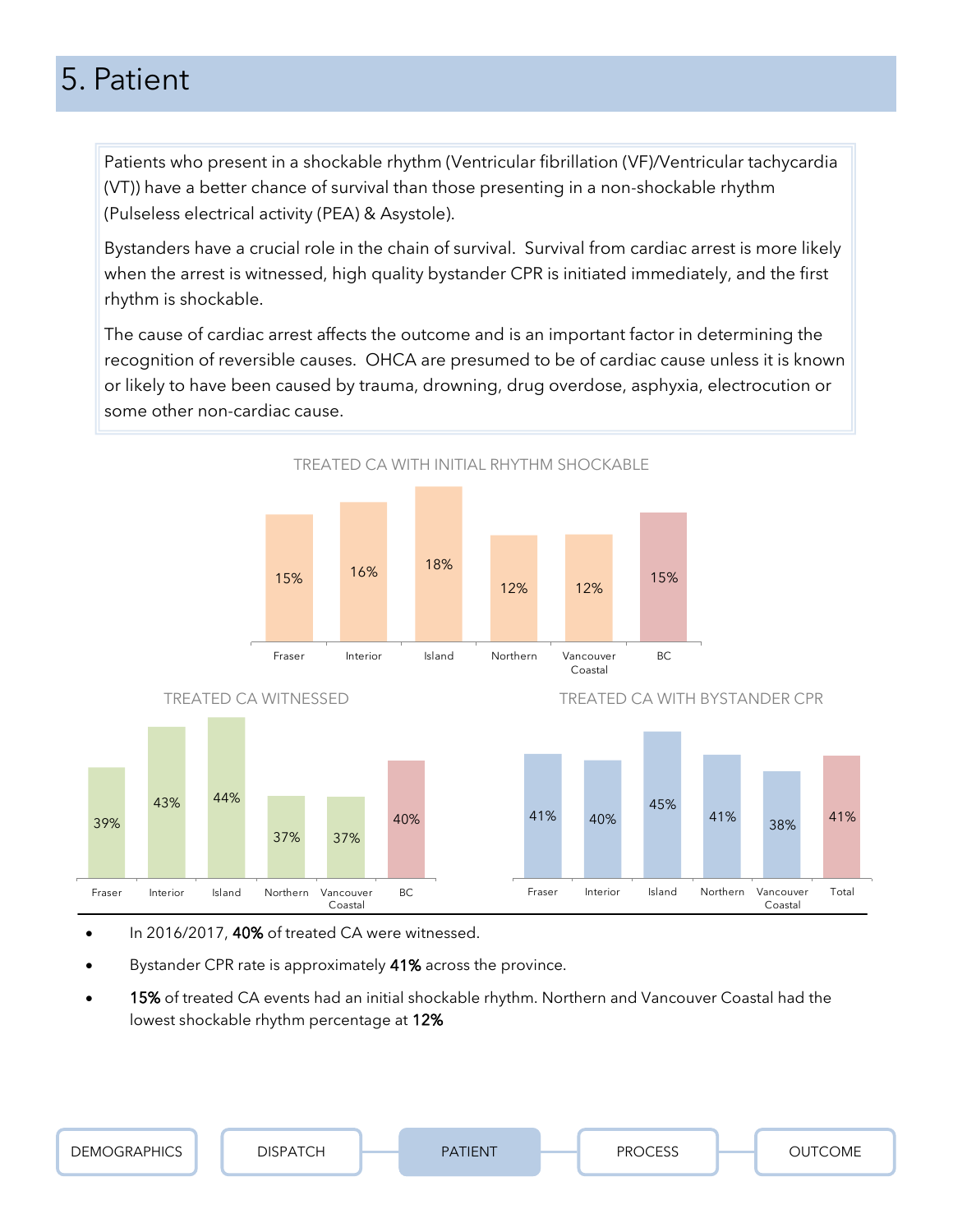# 6. Process

Response time and scene time are key metrics in the chain of survival for OHCA. The chain of survival — early access, early CPR, early defibrillation, early Advanced Cardiovascular Life Support, and early post-resuscitative care — is an operational framework that is used to assess and evaluate EMS response to OHCA.

In some areas of the province BC Fire Departments also respond if available to calls of the highest acuity e.g. OHCA. This means that they may be on scene before BCEHS Paramedics to provide basic life support e.g. CPR and AED application/use.

BCEHS Response time is defined as the time it takes an ambulance and paramedics to arrive on -scene from the time the 911 call is received. Scene time includes time from arrival at the scene to the time the transporting unit leaves for the hospital.



BCEHS TREATED CA RESPONSE TIME IN MINUTES\*

\*BCEHS does not have access to First Responder response times and therefore we can only report on paramedic response times.

BCEHS TREATED CA SCENE TIME IN MINUTES



BCEHS median response time in the province is 8.5 minutes. Cardiac arrests witnessed by paramedics record a 0 minute response time

BCEHS median scene time in the province is 32.3 minutes.

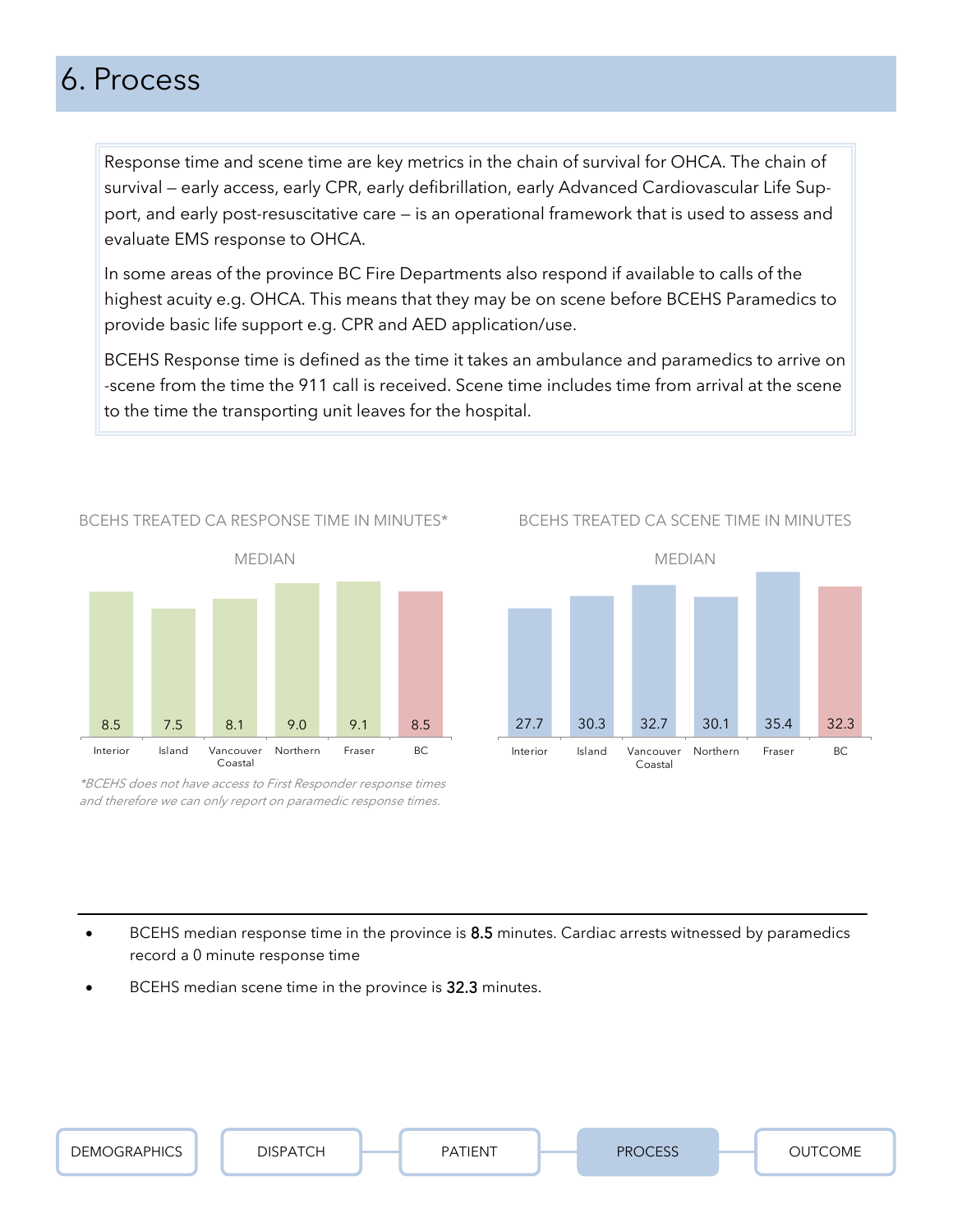# 7. Outcome